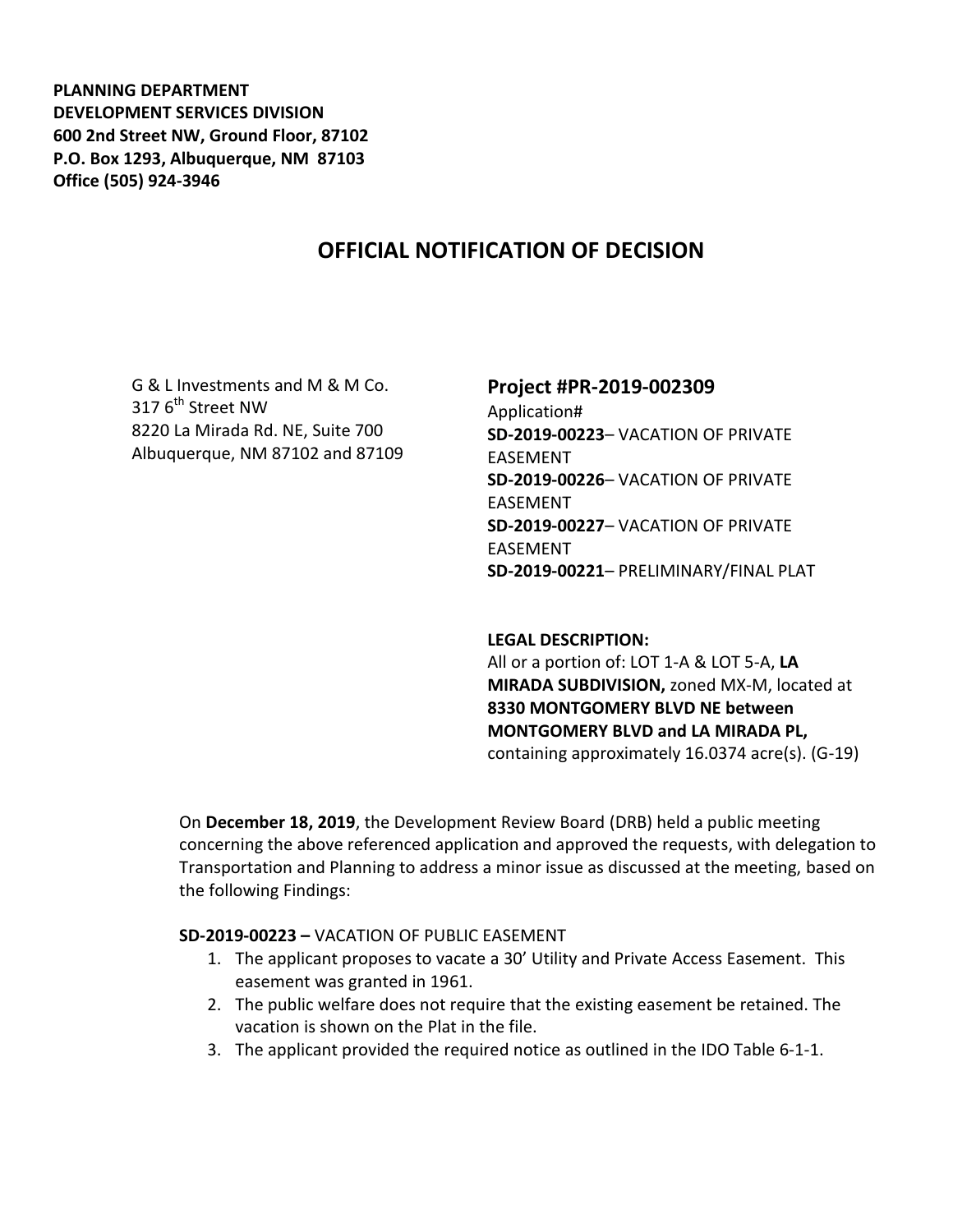Official Notice of Decision Project PR-2019-002309, SD-2019-00223, SD-2019-00226, SD-2019-00227, SD-2018-00221 Page 2 of 3

### **SD-2019-00226 –** VACATION OF PUBLIC EASEMENT

- 1. The applicant proposes to vacate a 30' Anchor Easement. This easement was granted in 1961.
- 2. The public welfare does not require that the existing easement be retained. The vacation is shown on the Plat in the file.
- 3. The applicant provided the required notice as outlined in the IDO Table 6-1-1.

### **SD-2019-00227 –** VACATION OF PUBLIC EASEMENT

- 1. The applicant proposes to vacate a 5' Private Utility Easement. This easement was granted in 1961.
- 2. The public welfare does not require that the existing easement be retained. The vacation is shown on the Plat in the file.
- 3. The applicant provided the required notice as outlined in the IDO Table 6-1-1.

## **SD-2019-00221** – PRELIMINARY/FINAL PLAT

- 1. This Plat replats Lot 5-A and Lot 1-A.
- 2. The property is zoned MX-M. The lots meet the minimum lot requirements for the zoning categories. Future development must be consistent with the underlying zoning.
- 3. The applicant provided the required notice as outlined in the IDO Table 6-1-1.

### **Conditions:**

Final sign off is delegated to Transportation regarding the Bus Stop and to Planning for Utilities and DXF.

APPEAL: If you wish to appeal the decisions for the vacation or final plat (Preliminary Plats cannot be appealed according to the IDO), you must do so within 15 days of the DRB's decision or by **JANUARY 2ND, 2020.** The date of the DRB's decision is not included in the 15-day period for filing an appeal, and if the  $15<sup>tn</sup>$ day falls on a Saturday, Sunday or Holiday, the next working day is considered as the deadline for filing the appeal.

For more information regarding the appeal process, please refer to Section 14-16-6-4(U) of the Integrated Development Ordinance (IDO). A Non-Refundable filing fee will be calculated at the Land Development Coordination Counter and is required at the time the appeal is filed.

You will receive notification if any person files an appeal. If there is no appeal, you can receive Building Permits at any time after the appeal deadline quoted above, provided all conditions imposed at the time of approval have been met. Applicants submitting for building permit prior to the completion of the appeal period do so at their own risk. Successful applicants are reminded that there may be other City regulations of the IDO that must be complied with, even after approval of the referenced application(s).